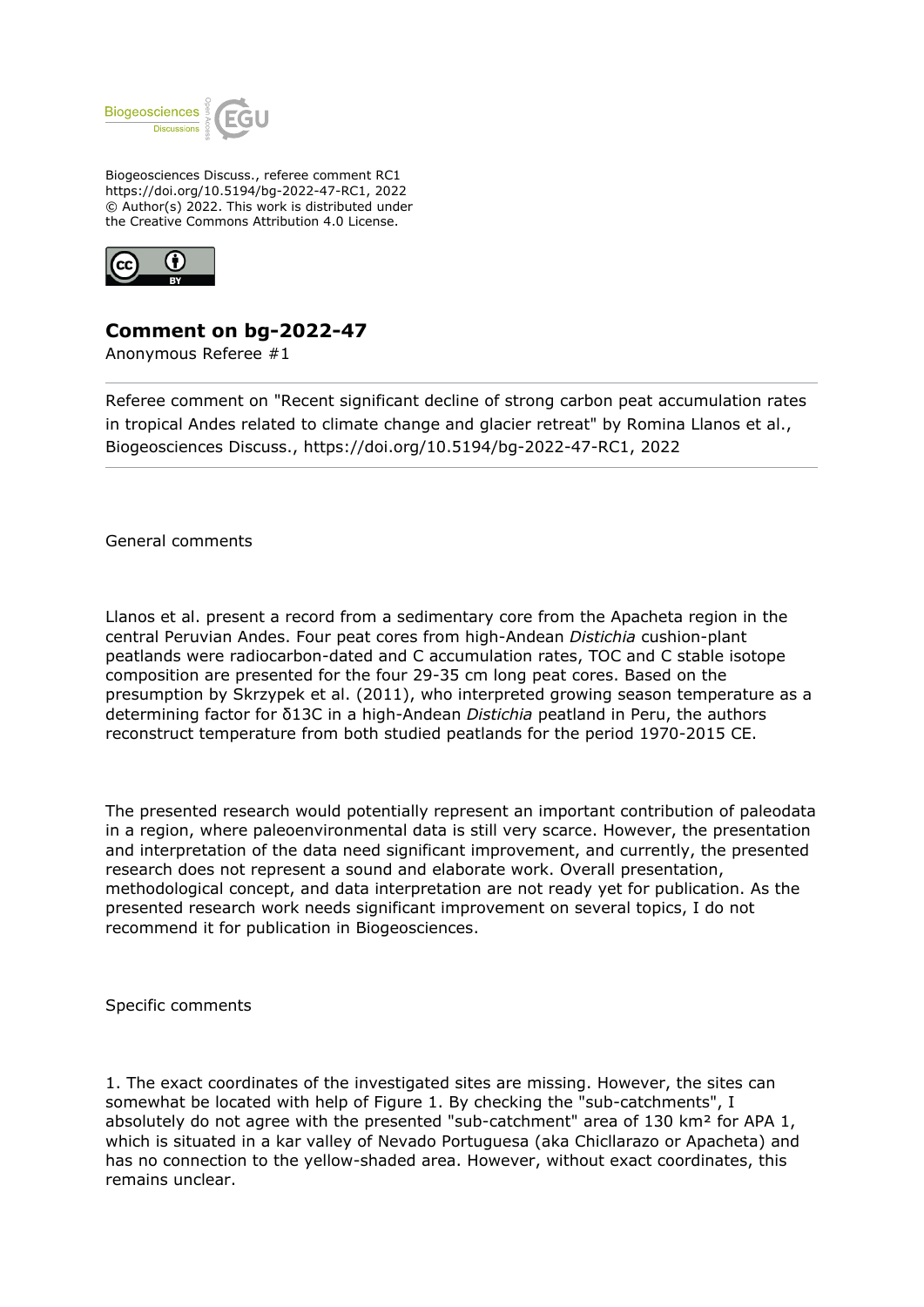2. The "study area" chapter lacks important information. *Distichia muscoides* is the only plant species mentioned. In the central Peruvian Andes, cushion-plant peatlands are often dominated by *Distichia,* but accompanied by other species, which - depending on site factors - might dominate specific areas of the peatlands (other cushion-formers like *Plantago rigida, Zameioscirpus muticus, Phylloscirpus deserticola* or reed grasses like *Deyeuxia/Calamagrostis*) or grow into the *Distichia* cushions. Further, these peatlands are usually characterized by shallow pools, which form between the cushions (Coronel et al. 2004). No information is given on that, nor on the topography of the peatland, nor on the influence of grazing or other impact by the local population. Further, no information is provided on the possible influence of geothermal springs, which might contribute to the springwater. The presented study did not conduct analysis of the peatlands` spring and surface water (at least pH and conductivity), which is a prerequisite for any peatland study. Noble & McKee (1982) mention geothermal springs for the Nevado Portuguesa area. Can the influence of geothermal water be excluded?

3. The authors point out the relation of carbon peat accumulation rates and glacier retreat, since glaciers have been recognized as "the main water source" for high-Andean peatlands. Line 266 says: "The subsequent reduction in peat growth rates could have been due in part to the decrease in the rate of water inflow from nearby glaciers to peatlands after their complete disappearance." In point of fact, I cannot detect glaciers within the upper catchments of both investigated peatland sites. Many peatlands in the tropical Andes are fed by glacial meltwater. However, the majority of high-Andean peatlands is fed by permafrost (Ruthsatz et al. 2020), and water originates from highelevation cryogenic soils and glaciolithic deposits (Trombotto 2000). This is the case for the two investigated peatlands (as far as I presume from Figure 1 and Google Earth). Therefore, the whole climate change-related argumentation should not solely focus on glaciers, but also on the very important role of permafrost.

4. For radiocarbon dates, the authors use the SH calibration dataset. Due to a significant influx of Northern Hemisphere air masses and moisture over a substantial part of the continent, especially the tropical central Andes, during the South American Summer Monsoon (SASM), Marsh et al. (2018) recommend using a mixed calibration curve. During the austral spring and summer seasons, the south shift in the ITCZ brings atmospheric CO2 from the Northern Hemisphere to the Andes, which is taken up by the vegetation during the growing season (Schittek et al. 2016). How do the authors explain the use of the SH calibration set?

5. The authors do not pay attention to the effect that bulk peat stable carbon isotopes may reflect the dilution of atmospheric δ13CO2 and the effects of early stage kinetic fractionation during diagenesis (Esmeijer-Liu et al. 2012) or other factors like dust influx or vegetational changes. For a scientifically sound reconstruction of paleotemperatures, this has to be taken into account.

6. A scientifically sound "high-resolution" record concerning the past 50 years would require age control by applying the Pb/Cs dating method rather than applying CaliBomb upon radiocarbon dating for only 3 samples per core.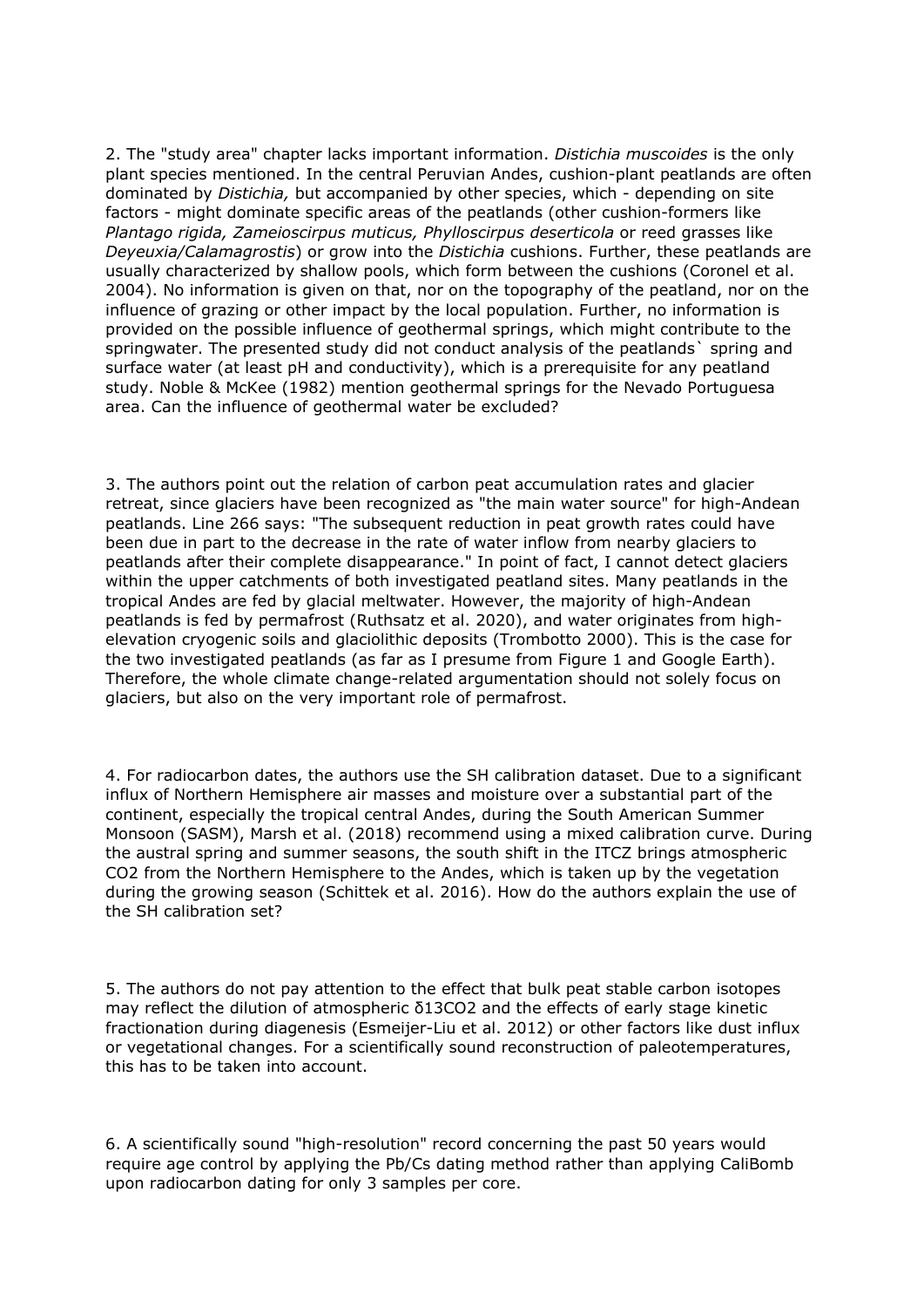7. The stable isotope measurement method is described in only one sentence. How about the use of calibrated laboratory standards and what is the analytical uncertainty?

line 43: change "High-altitude" into "High-elevation"

line 46: "Their most important ecological role..." This sentence should be reworked. First, it should not be evaluated what is the most important ecological role of peatlands. Second, tropical peatlands do not control decomposition processes in the soil!!!

lines 52-75: The focus should be rather on permafrost than on glaciers as the investigated peatlands seemingly are not fed by glacial meltwater.

line 81: Vegetation is not dominated by *Distichia muscoides*! (What is meant by "vegetation"??? Peatland? Steppe?). This is only the case for peatland areas with permanent saturation. The cited literature in this paragraph has no relation to the Apacheta region.

line 90: "The climate of the Apacheta peatlands..." I do not agree with this statement. First, it should be "Apacheta region", second, there definitely is a rainy and a dry season, as this area is affected by the South American summer monsoon.

line 199: Chimner

line 200: *Oxychloe*

line 200: *Azorella* is typical for high-Andean steppe vegetation and never grows inside a peatland.

line 250: "...which are typically associated with glacial dynamics..." I do not agree. *Distichia muscoides* is associated to permanent saturation above 4000 m asl. Its distribution is not restricted to the presence of glaciers.

line 292: "good relationship" What does that mean? Did you conduct any correlation analysis?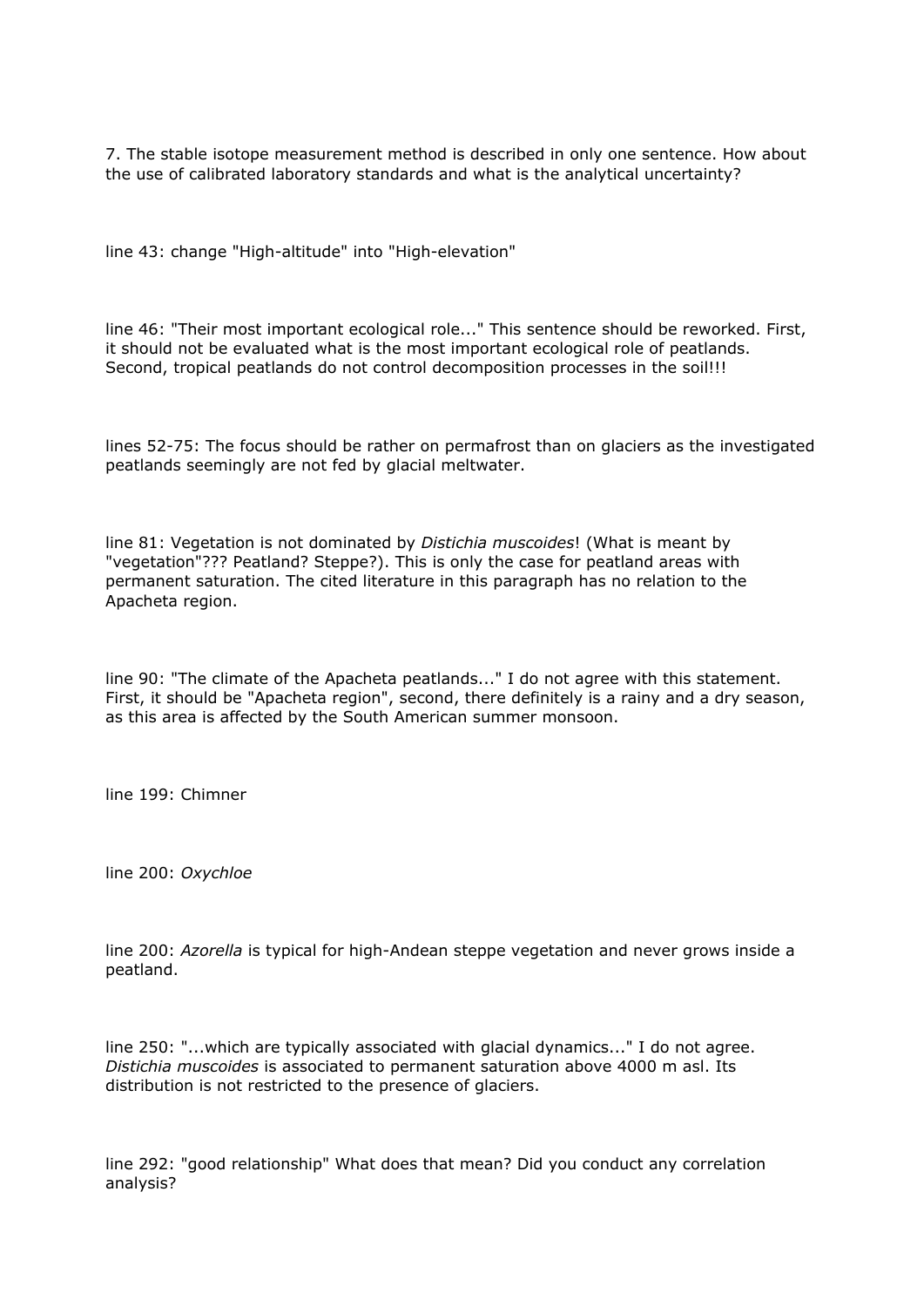Figure 8: The reconstructed air temperatures of the two presented cores, in some parts, differ significantly, although the two coring sites are very close to each other. How do the authors explain this? How about the other two retrieved cores? Is there any results for them?

The following publications are mentioned in the manuscript, but not listed in the references: Salvador et al. 2014, Huaman et al. 2020, Thompson et al. 2006, Kalnay et al. 1996, Hribljan et al. 2015, Hribljan et al. 2016, Drexler et al. 2015, Cooper et al. 2010, Lourencato et al. 2017, Roa-Garcia et al. 2016, Lähteenoja et al. 2013, Hapsari et al. 2017, Craft & Richardson 1993, Tolonen & Turunen 1996, Turunen et al. 2001, Chimner & Cooper 2003, Turunen et al. 2004, Beilman et al. 2009, Van Bellen et al. 2011, Nakatsubo et al. 2014, Chimner et al. 2016, Bao et al. 2010, Mitsch & Gosselink 2007

## References:

Coronel J.S., Declerck S., Maldonado M., Ollevier, F. & Brendonck L. (2004): Temporary shallow poolsin high-Andes bofedal peatlands: a limnological characterization at different spatial scales. Archives des Sciences 57: 85-96.

Noble D.C. & McKee E.H. (1982): Nevado Portugueza volcanic center, central Peru; a Pliocene central volcano-collapse caldera complex with associated silver mineralization. Economic Geology 77(8): 1893-1900.

Ruthsatz B., Schittek K. & Backes B. (2020): The vegetation of cushion peatlands in the Argentine Andes and changes in their floristic composition across a latitudinal gradient from 39°S to 22°S. Phytocoenologia 50(3): 249-278.

Trombotto, D. (2000): Survey of cryogenic processes, periglacial forms and permafrost conditions in South America. Revista do Instituto Geológico 21: 33–55.

Marsh E.J., Bruno M.C., Fritz S.C., Baker P, Capriles J.M. & Hastorf C.A. (2018): IntCal, SHCal, or a Mixed Curve? Choosing a 14C Calibration Curve for Archaeological and Paleoenvironmental Records from Tropical South America. Radiocarbon 60(3): 925-940.

Schittek, K., Kock, S.T., Lücke, A., Hense, J., Ohlendorf, C., Kulemeyer, J.J., Lupo, L.C. & Schäbitz, F. 2016. A high-altitude peatland record of environmental changes in the NW Argentine Andes (24°S) over the last 2100 years. Climate of the Past 12: 1165–1180.